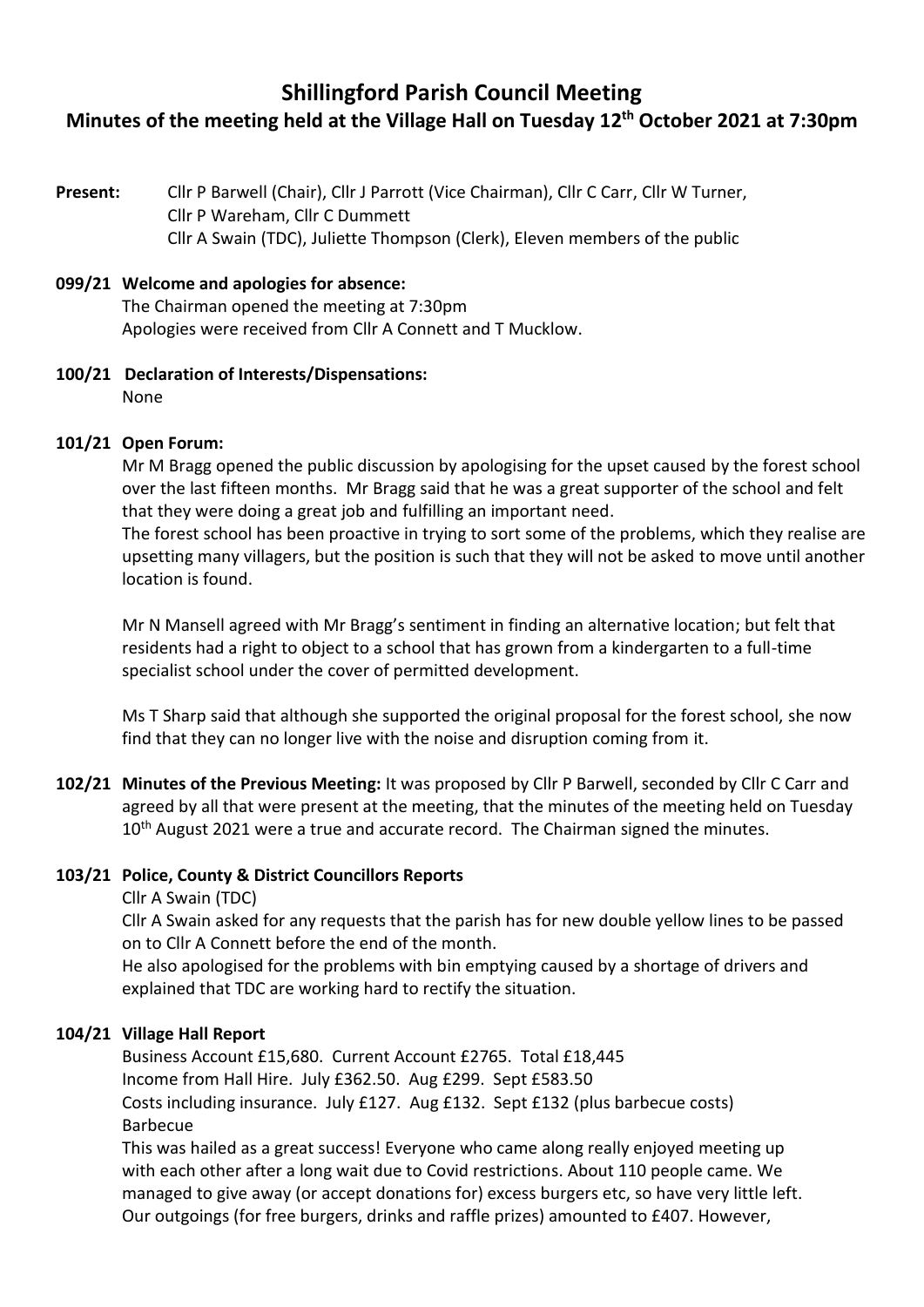people generously gave donations for their refreshments and bought raffle tickets and bought from the stalls, giving us an income of £327.50. Hedge cutting:

It has been difficult to get a contractor who is available for the work. Chris Carr is trying to secure someone for the job.

Queen's Platinum Jubilee celebration 2022:

We hope to give a gift to each household in the Parish.

A Cream Tea Celebration will be held at the hall on Saturday 4th June, with stalls and a raffle.

Future Events:

The Exchange begins again on Saturday 2nd October (and every six weeks after). The Open Door Café is also resuming as from this week.

A Cream Tea took place on Saturday 9th October (with some stalls and a raffle) and Church Harvest Supper on Monday 11th October.

We will have a special 'Christmas Exchange' on Saturday 18th December.

## **105/21 Matters Arising:**

None

## **106/21 Parish Matters:**

**106.1** The footpath committee confirmed that they had received quotes of between £24 - £30K for a 510m footpath. Due to the high costs involved, there would need to be substantial reasons for this before proceeding. A mud path / persuasive pathway might be a cheaper and more feasible option.

**106.2** The road signs committee discussed their plans to upgrade and beautify the two main village signs – one at the beginning of Shillingford Abbot, the other at the beginning of Shillingford St George. This would involve having a gate structure made for each sign, a wooden trough to go under them and to be planted up with seasonal flowers. Name plates will need to be replaced, too. A cream tea has already raised £262.00 towards the project.

**106.3** Cllr P Wareham gave an update on the meeting between SPC, Teign Housing and TDC, which was held to discuss the letting agreement for the parish's affordable housing. An up-to-date agreement will be drawn up that will include SPC in the process (but not in the selection of tenants or tenants' information).

**106.4** It was agreed by all Cllrs to approach Peamore residents to ask them to assist in the maintenance of the Peamore War Memorial.

**106.5** Cllr C Carr confirmed that the WW1 booklet was nearly at the final draft stage.

**106.6** Defibrillator refresher training was discussed and the PC suggested this be held at Kenn, although they are happy to share any costs. Cllr A Swain offered to publicise and fund this. The Clerk thanked A Braddon for distributing cards with the defibrillator code printed on them and T Mucklow for an explanatory note regarding this: these were sent out FOC with the Country News. **106.7** Comments were made on the need to resurface Shillingford Lane; and it was felt that this had been a waste of public money. DCC Highways said that an assessment had been carried out and that the work had been done to bring the road up to an acceptable standard. It was agreed by all to write to Cllr A Connett to express our disagreement with the works.

**106.8** Cllr C Dummett raised concerns over a recent spate of fly tipping, although most of this had been promptly removed by TDC.

**106.9** Cllr P Wareham has been in contact with the Community Environment Warden who has put up "No dog poo" signs in SSG after complaints were received about fouling in the area. The warden agreed to look into placing an extra bin along the church path, although this may come at a cost to the PC.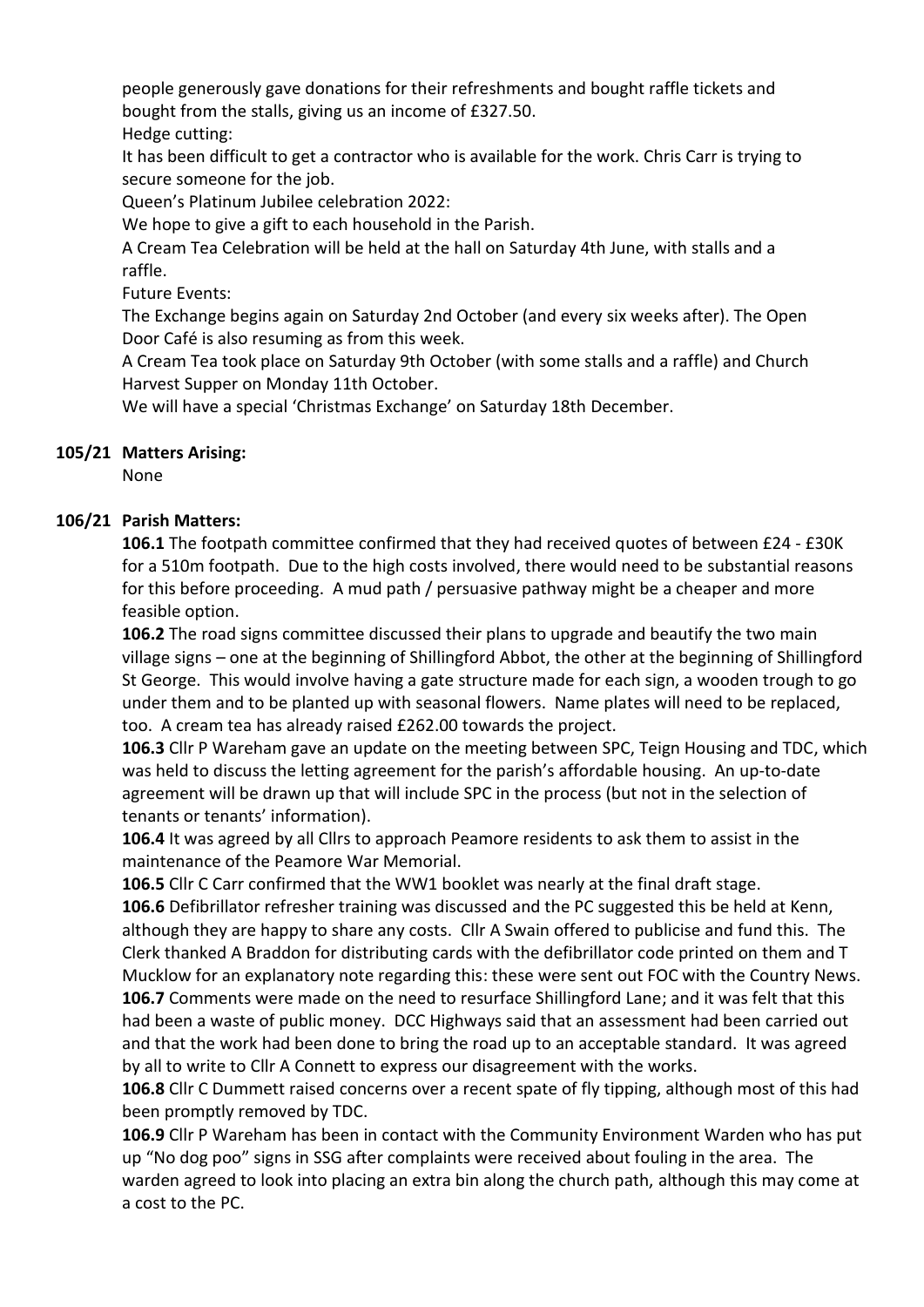**106.10** The meeting dates for 2022 were noted and agreed.

**106.11** It was proposed by Cllr C Carr, seconded by Cllr J Parrott and agreed by all to purchase a new laptop.

## **107/21 Planning:**

**107.1 To discuss planning applications:** None

## **107.2 To note planning decisions:**

21/01957/TPOE – Flat 2, Peamore House, Shillingford Removal of damaged branches from one cedar Teignbridge District Council has no objections to this proposal.

21/01559/FUL – Barton Cottage, Shillingford St George Change of use and conversion of garage to holiday accommodation Grant of conditional planning permission

## **107.3 To note appeal decisions**

APP/P1133/W/21/3276362 – Brookes Barn, Pengellys Farm, Shillingford Single storey garden room extension Appeal is dismissed

APP/P1133/Y/21/3276361 – Brookes Barn, Pengellys Farm, Shillingford Single storey garden room extension Appeal is dismissed

## **107.4 Planning enforcement:**

20/00220/ENF – Exeter Outdoors School, Shillingford St George.

Cllr A Swain confirmed that TDC had looked at the four supposed planning breaches: extending the car park; installing solar panels; extra lighting; and land management. He confirmed that these issues had been checked and resolved.

The school are looking hard to relocate (and Cllr A Swain is helping them with this). However, if they did relocate, then the site would still be used as SEND centre.

Cllr A Swain noted that residents had been in contact with Environmental Health over noise concerns and advised them to keep on doing this.

The PC will write again to TDC to ask the following: definitive confirmation that the car park has not increased in size; how permitted development has allowed a kindergarten to grow into a school; and to send a noise clip showing what residents are having to live with.

## **108/21 Finance:**

**108.1** The monthly bank reconciliations for August and September 2021 were agreed by all and signed by the Clerk and Cllr J Parrott. The balance of accounts of £6,927.67 was noted. **108.2** The following payments were approved:

| £8.97   | <b>DALC</b>                | <b>Good Councillor Guides</b>       |
|---------|----------------------------|-------------------------------------|
| £72.00  | <b>Community Heartbeat</b> | <b>Emergency Defib Phone Rental</b> |
| £358.54 | Mrs J Thompson             | Salary and Mileage                  |
| £84.80  | HMRC.                      | <b>PAYE</b>                         |

Payments made since the last meeting:

£8.99 P Wareham Tool set for bench repairs

**108.3** The quarterly budget update was presented by the Clerk and accepted by all.